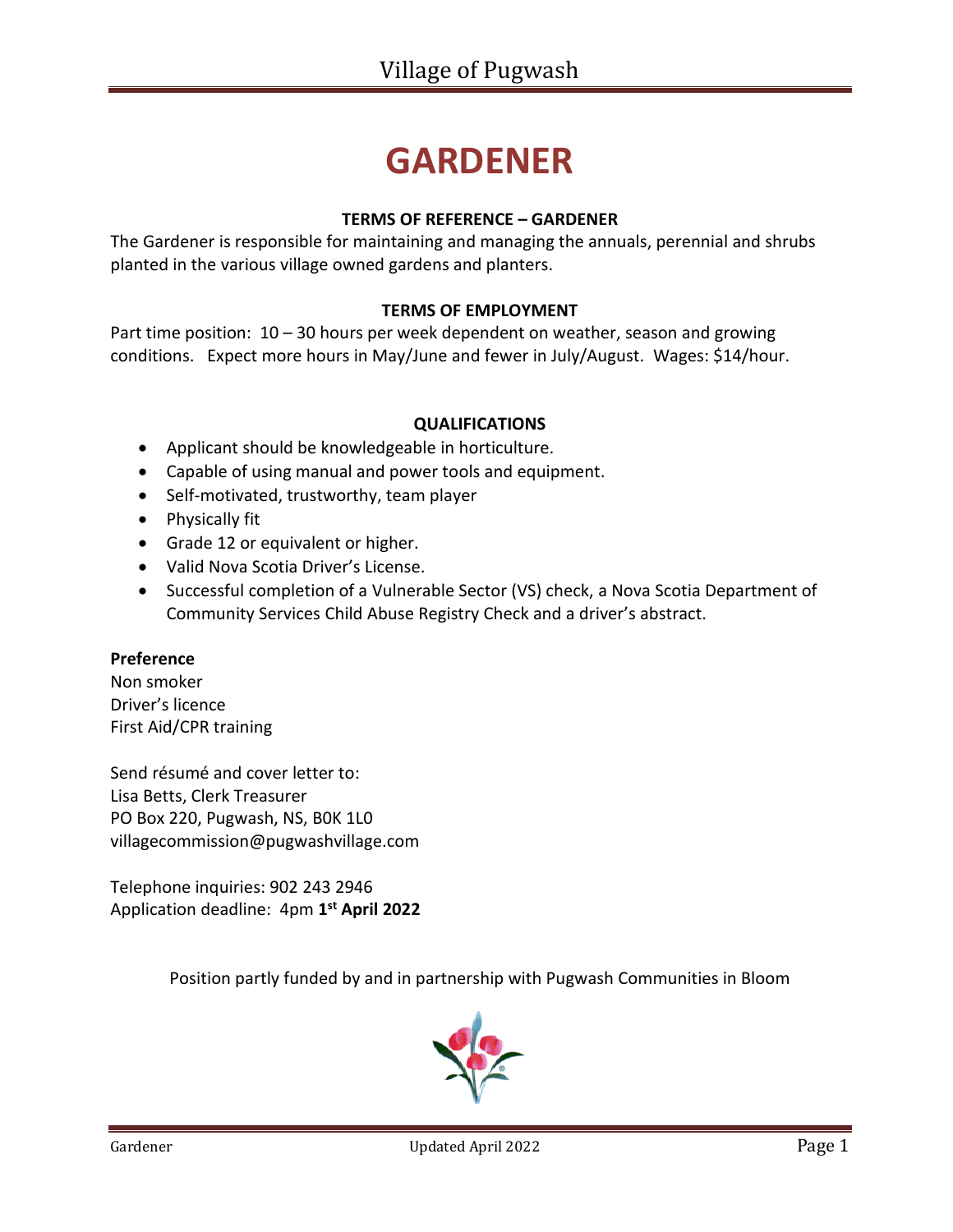### **RESPONSIBILITIES**

- Flowers, perennials and shrubs to be kept weeded, fertilized, and pruned as required.
- Responsible for the planters and flower gardens at:
	- o Village Hall
	- o Eaton Park
	- o Farmers' Market
	- o Train station
	- o Peace Garden
	- o Sidewalk planters
	- o Cenotaph
	- o Planters at Dinghy Beach
	- o Additional public areas as directed.
- Trim back overgrown vegetation encroaching streets or sidewalks as required and/or directed by the Clerk.
- Mulch trees.
- Edge flower gardens.
- Keep equipment maintained, sharp and clean and ready for next shift.
- Assist with preparations for events or festivals as required.
- Report missing items, vandalism or required supplies to Clerk
- Upon instruction from the Clerk, work with other community organizations as projects may occur.
- Assist maintenance employee or groundskeeper when required. Gardening is first priority.
- Other duties as required by the Clerk.